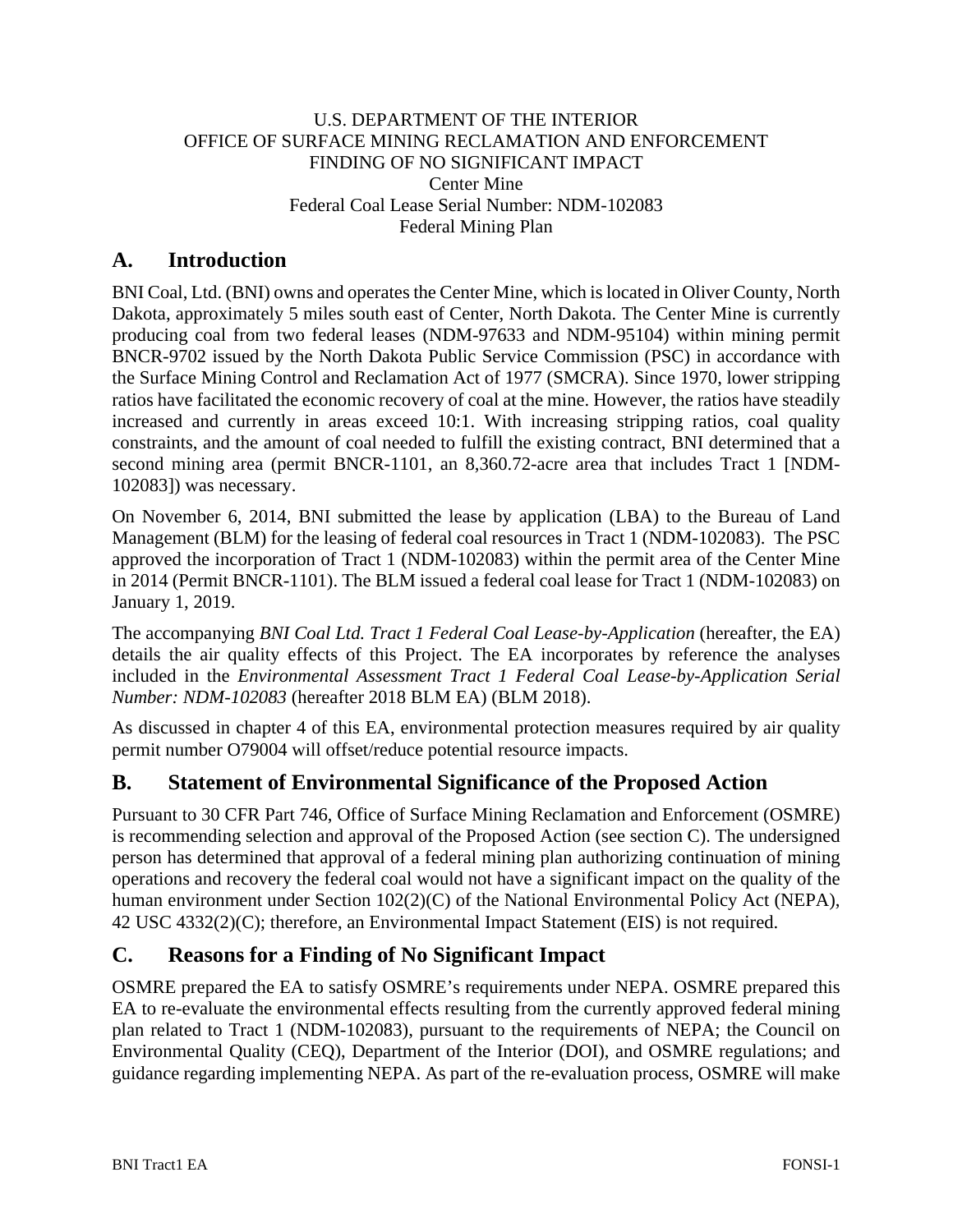a recommendation to the Assistant Secretary of Land and Minerals Management (ASLM) on a new decision to approve, disapprove, or approve with conditions the federal mining plan.

OSMRE is the lead federal agency responsible for development of this EA because, under the SMCRA and Mineral Leasing Act (MLA), OSMRE will prepare a mining plan decision document (MPDD) in support of its recommendation to the ASLM regarding federal mining plans or mining plan modifications to either approve, approve with conditions, or deny the proposed mine plan. The ASLM will decide whether the mining plan is approved, disapproved, or approved with conditions. As such, this EA followed the CEQ's, DOI's, and OSMRE's regulations and guidance for implementing NEPA. The EA analyzed the potential impacts associated with the Proposed Action and No Action Alternative. The Proposed Action would authorize mining of approximately 2.43 million tons (Mt) and recovery of approximately 1.69 Mt of federal coal. If the 1.69 Mt are mined in a continuous manner, it would represent approximately 5 months of coal production at the Center Mine at a mining rate of 4.0 million tons per year. However, the planned recovery sequence for Tract 1 (NDM-102083) would take place over a 7-year period. The projected mine life and operating plans of the Center Mine, whether Tract 1 (NDM-102083) is mined or not, are anticipated to extend through the year 2037. Therefore, the Proposed Action is a continuation (rather than an increase) of current surface mining.

The EA also analyzed the impacts of the No Action Alternative. Under the No Action Alternative OSMRE would not recommend and the ASLM would not approve the proposed mining plan.

The attached EA considers the Proposed Action, discloses the potential environmental effects of the Proposed Action, and provides sufficient evidence and support for this Finding of No Significant Impacts (FONSI). The EA was prepared by a third-party consulting firm at the direction of OSMRE. During the development of the EA, OSMRE independently reviewed the document to ensure compliance with 43 CFR Part 46, Subpart D and all relevant provisions of CEQ regulations, and other program requirements. This independent review included OSMRE's evaluation of all environmental issues disclosed in the EA and also those identified in comments received from the public. OSMRE takes full responsibility for the accuracy, scope, and the content of this document.

The undersigned has determined that, per CEQ, DOI, and OSMRE regulations and guidance, the public involvement requirements have been met. The OSMRE conducted a 15-day public comment period for the EA and unsigned FONSI from June 18, 2020 to July 3, 2020. All substantive public comments received to date have been fully considered in the EA and in reaching this FONSI. Appendix B of the EA includes the public comments received and responses.

This finding is based on the context and intensity of the proposed federal mining plan that would be conducted under the Proposed Action, as described in the following paragraphs.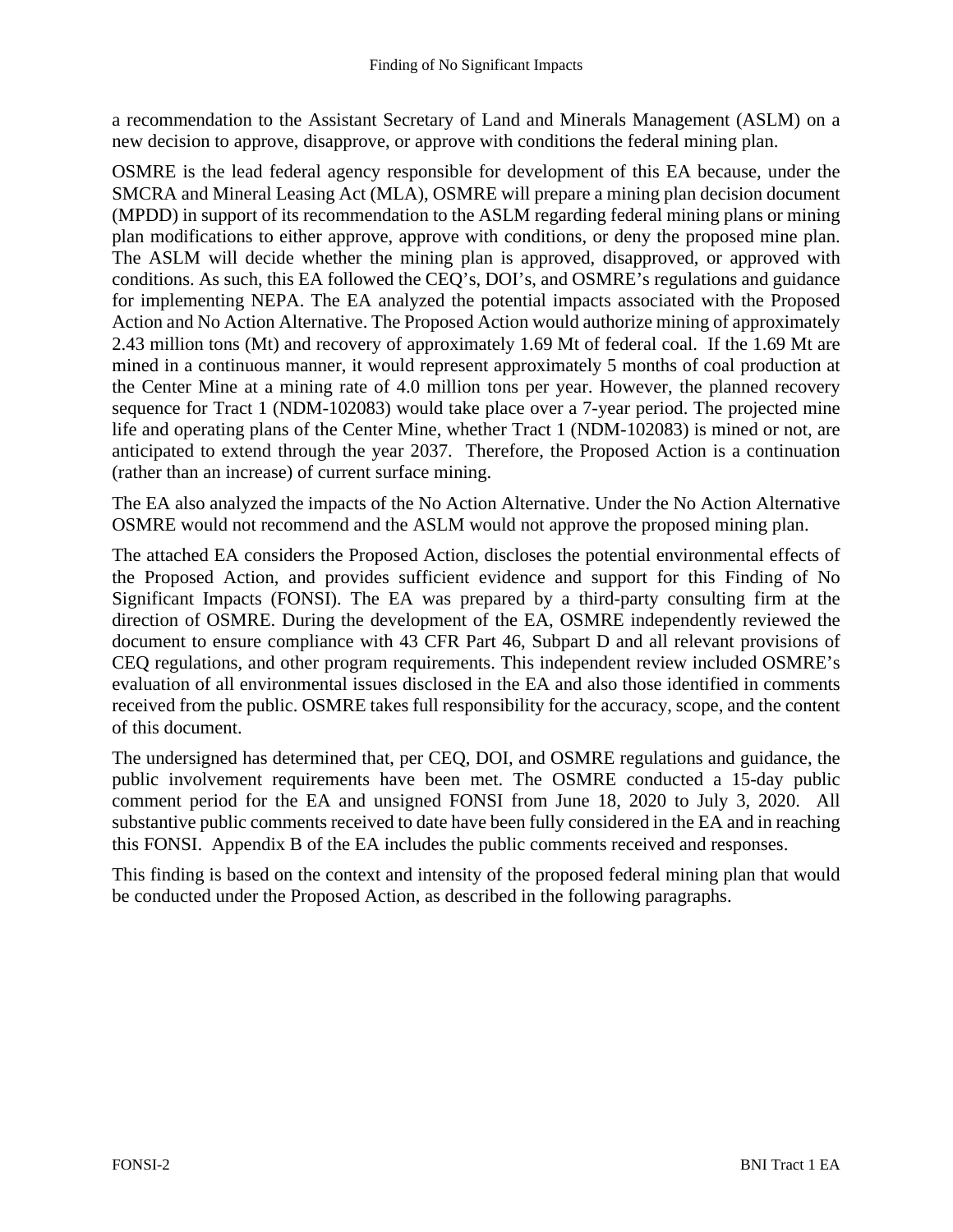a) Context: This means that the significance of an action must be analyzed in several contexts such as society as a whole (human, national), the affected region, the affected interests, and the locality. Significance varies with the setting of the proposed action. For instance, in the case of a site-specific action, significance would usually depend upon the effects in the locale rather than in the world as a whole. Both short- and long-term effects are relevant.

BNI proposes to meet demand for coal and continue mine operations through approximately 2037 by

- 1. securing federal mining plan approval authorizing mining of leased federal coal within a previously authorized area (i.e., Tract 1 [NDM-102083]), and
- 2. continuing to mine, process, and transport coal from the Center Mine.

Approval of the Proposed Action is a site-specific action that would authorize mining of approximately 1.69 Mt of federal coal over a period of 7 years. The effects of the action have been analyzed at the local, state, regional, national, and global scales as deemed appropriate for each resource.

b) Intensity: This refers to the severity of impact. Responsible officials must bear in mind that more than one agency may make decisions about partial aspects of a major action. The following should be considered in evaluating intensity.

OSMRE has considered the 10 Significance Criteria in the federal regulations at 40 CFR 1508.27 in evaluating the severity of impacts.

#### *1. Impacts that may be both beneficial and adverse:*

Beneficial and adverse impacts of the Proposed Action are described in the attached EA. The Proposed Action does not extend the life of the Center Mine; therefore, the overall annual amount of direct emissions is also not anticipated to increase from current levels with the Proposed Action. The Proposed Action would indirectly contribute to criteria emissions and GHG emissions through the combustion of coal at the Milton R. Young Station located adjacent to the Center Mine. Emissions from the burning of Tract 1 (NDM-102083) coal would not change the total annual emissions at the Milton R. Young Station because the amount of coal produced at BNI Center Mine and delivered to the station would be essentially unchanged from current production levels.

None of the environmental effects discussed in the EA are considered to be significant.

### *2. The degree to which the Proposed Action affects public health or safety:*

Emissions and effluent limits are within approved standards, as required by state permits, thereby limiting potential impacts to public health. Potential risks to public health and safety would be negligible and would occur over limited, brief periods. After full reclamation has occurred, no public health or safety concerns are expected.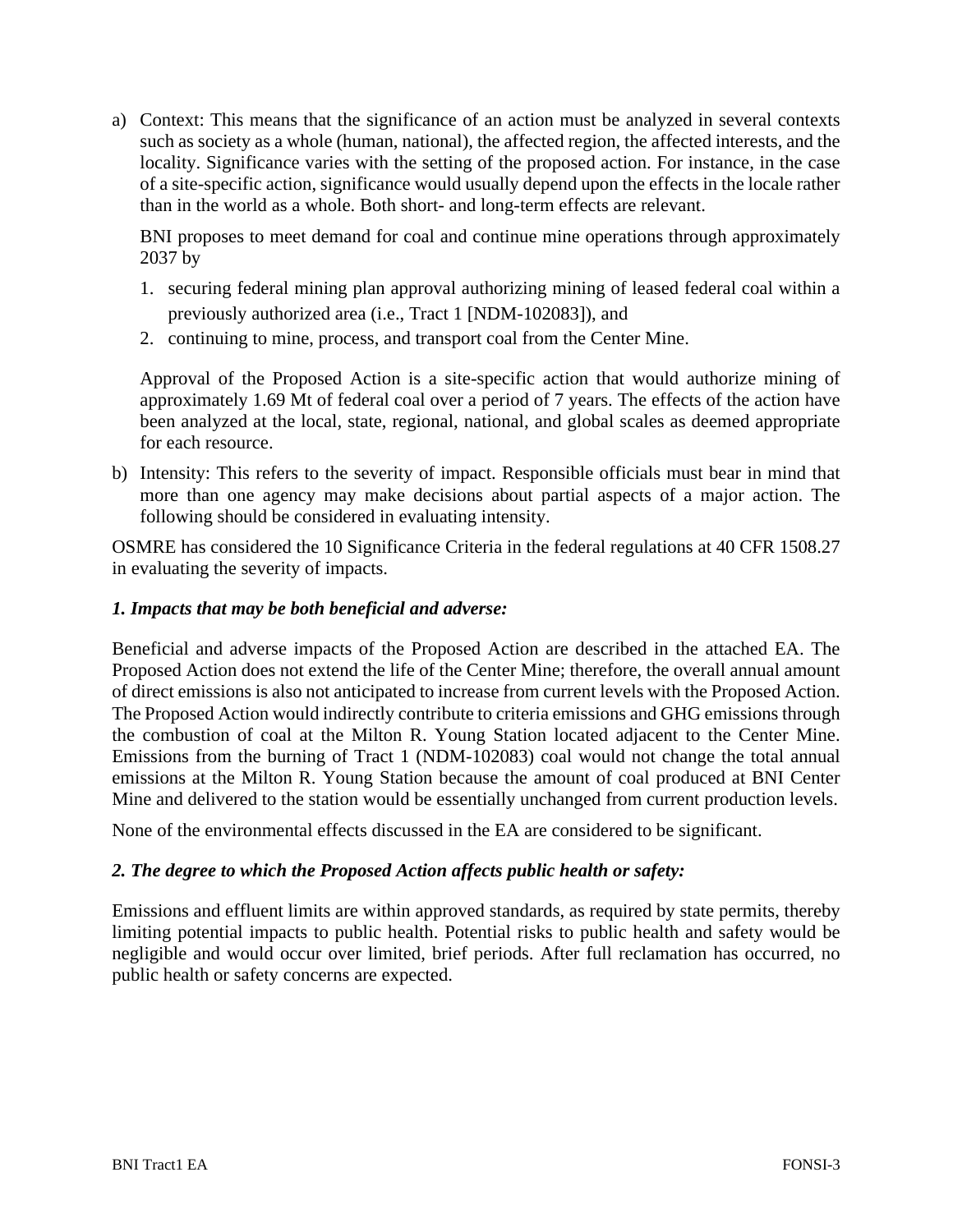# *3. Unique characteristics of the geographic area such as proximity to historic or cultural resources, park lands, prime farm lands, wetlands, wilderness, wild and scenic rivers, or ecologically critical areas:*

Per the 2018 BLM EA, there are no park lands, prime farmlands, wilderness, wild and scenic rivers, or ecologically critical areas within the EA project area. There are no jurisdictional wetlands (aquatic resources) within the tract boundary. Wetlands and cultural resources are present in the Proposed Action area; however, best management practices and environmental protection measures will be employed to reduce or eliminate any potential impacts to these resources. The best management practices and environmental protection measures are outlined in the 2018 BLM EA.

### *4. The degree to which the impacts on the quality of the human environment are likely to be highly controversial:*

As a factor for determining within the meaning of 40 CFR 1508.27(b)(4) (whether or not to prepare a detailed EIS) "controversy" is not equated with "the existence of opposition to a use." *Northwest Environmental Defense Center v. Bonneville Power Administration*, 117 F.3d 1520, 1536 (9th Cir. 1997). The term 'highly controversial' refers to instances in which "a substantial dispute exists as to the size, nature, or effect of the major federal action rather than the mere existence of opposition to a use" *Hells Canyon Preservation Council v. Jacoby*, 9 F.Supp.2d 1216, 1242 (D. Or. 1998).

The EA has analyzed the direct and indirect effects on and from greenhouse gases/climate change and, as discussed in section 4.2.2 of this EA, and determined the effects to be minor and shortterm. Approvals of federal mining plans and mining plan modifications have been made in the area for several decades. Stipulations for the Tract 1 (NDM-102083) federal coal lease remain in effect and would be carried forward if the federal mining plan modification is approved by the ASLM. No other anticipated effects have been identified that are scientifically controversial.

# *5. The degree to which the possible effects on the human environment are highly uncertain or involve unique or unknown risks:*

As discussed above, there are no effects on the human environment under the Proposed Action that are highly uncertain or involve unique or unknown risks. OSMRE has experience implementing similar actions in similar areas.

# *6. The degree to which the action may establish a precedent for future actions with significant effects or represents a decision in principal about future considerations:*

This decision is not precedent setting. OSMRE developed the issues considered in the EA within the context of past, present, and reasonably foreseeable actions. Chapter 5 of the EA contains a discussion of potential cumulative impacts for each resource brought forward for analysis. Significant cumulative impacts are not anticipated.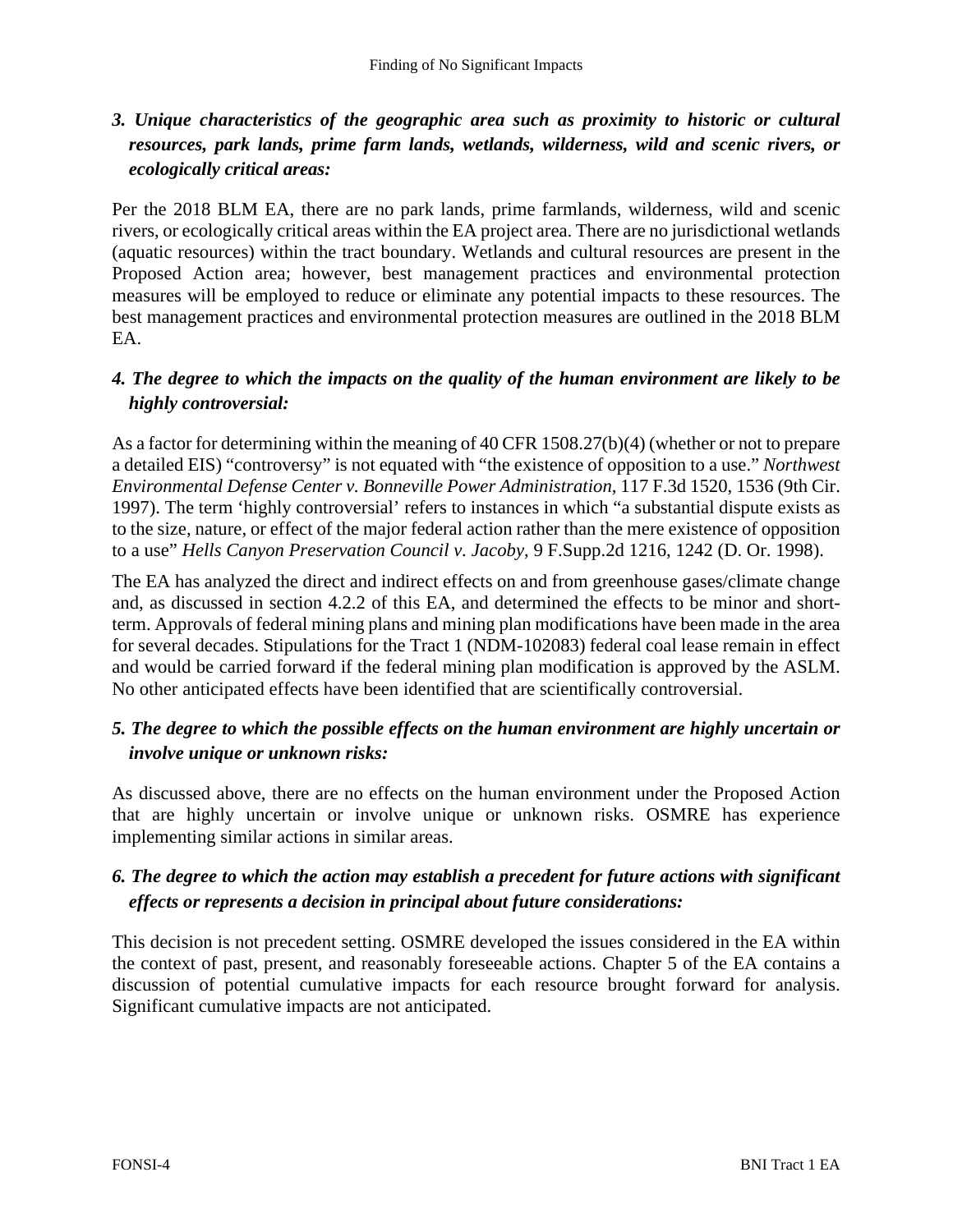### *7. Whether the action is related to other actions with individually insignificant but cumulatively significant impacts – which include connected actions regardless of land ownership:*

OSMRE evaluated the possible issues in context of past, present, and reasonably foreseeable activities, including past, present, and reasonably foreseeable mining for the BNI Center Mine and other mining operations in the region, the combustion of that coal at coal-fired power plants, industrial activities, and agricultural activities in Oliver County and adjacent counties Burleigh County, Mercer County, McLean County, and Morton County.

Per section 5.2.1, both the indirect and cumulative effects of coal combustion were disclosed in the EA. There were no significant cumulative effects identified.

# *8. The degree to which the action may adversely affect districts, sites, highways, structures, or other objects listed in or eligible for listing in the National Register of Historic Places (NRHP) or may cause loss or destruction of significant scientific, cultural, or historical resources:*

There are no cultural sites eligible for the NRHP located on or adjacent to the Proposed Action. Most of the BNCR-1101 permit area, which includes the Proposed Action, was surveyed for cultural resources in 2007, 2009, 2010, and 2013 by Ethnoscience (2008, 2010). Tract 1 is located in T. 141 N., R. 83 W., sec. 18, and was surveyed in 2007 by Ethnoscience (2008). Cultural resource inventories included literature searches, contacts with private landowners and other local experts, and intensive pedestrian surveys. In 2009, archaeological test excavations were conducted on two sites: 32OL507 and 32OL508 (Ethnoscience 2010). These test excavations supported a recommendation that these two sites were not eligible for the NRHP under Criterion D. Subsequently, 32OL508 has been destroyed through the placement of a topsoil stockpile on the lands overlying the tract. BNI has approval from North Dakota PSC to use the surface lands overlying the tract for adjacent mine operation, which effectively will destroy site 32OL507 as well. The North Dakota State Historic Preservation Officer concurred with BLM's finding of No Historic Properties Affected on February 7, 2017.

BLM consulted representatives of Native American tribes during the preparation of the 2018 BLM EA. In addition, OSMRE sent out Tribal consultation letters to Native American tribes that could be affected by the Proposed Action evaluated in this EA. No Native American tribes have responded to OSMRE's consultation request for the Proposed Action.

# *9. The degree to which an action may adversely affect a threatened or endangered species or its habitat that has been determined to be critical under the Endangered Species Act of 1973 (ESA):*

The potential to affect threatened or endangered species as well as proposed and final designated critical habitat that may occur within the designated analysis areas, was evaluated by utilizing the U.S. Fish and Wildlife Service's (USFWS) Information, Planning, and Conservation System (IPaC) consultation process. IPaC species assessments fulfill the requirements of the USFWS under section 7(c) of the Endangered Species Act of 1973. OSMRE has determined that there would be no effect to threatened and endangered species or critical habitat as a result of the Proposed Action.